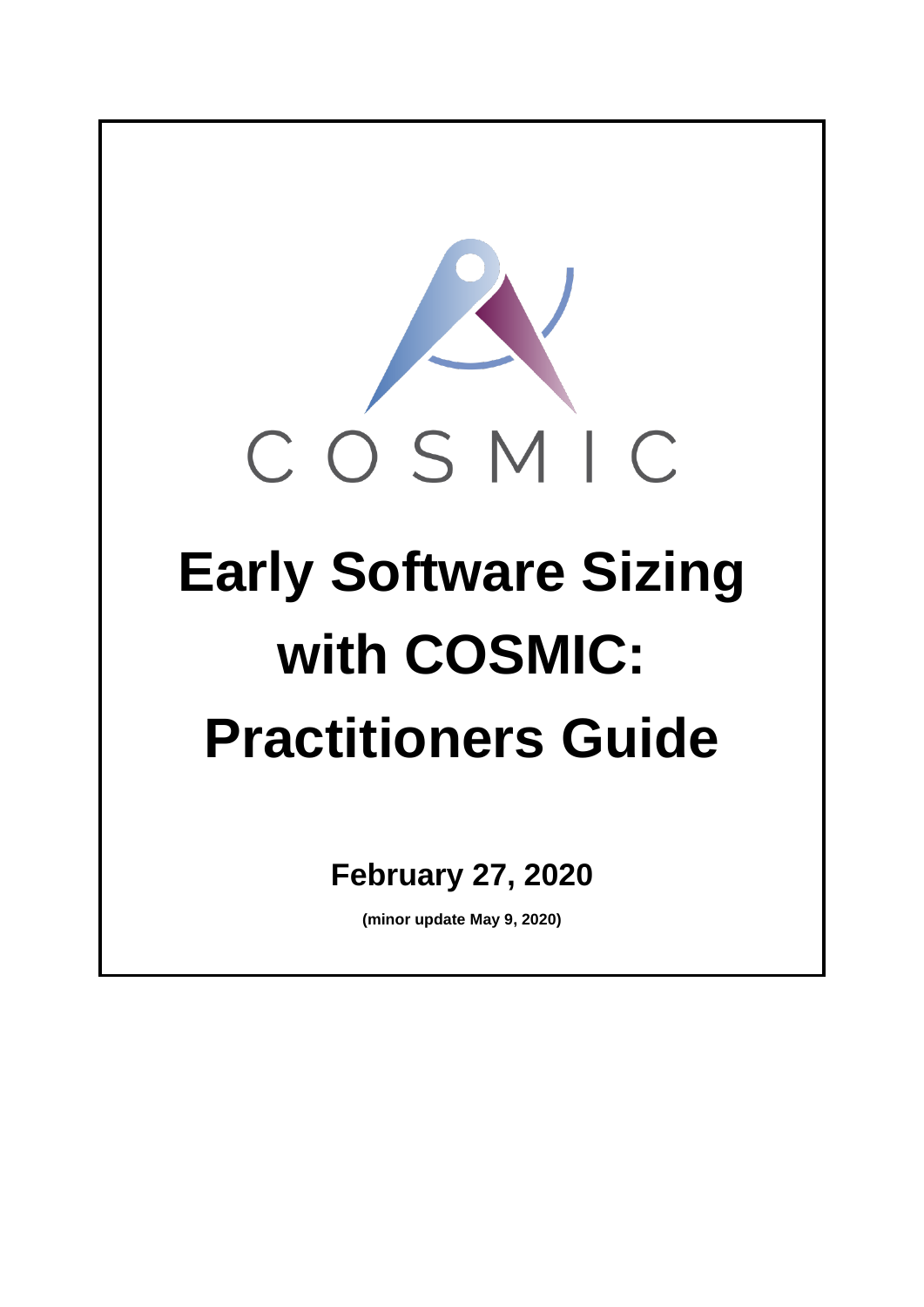# *Table of Contents*

| 1.1 |                                                                     |  |
|-----|---------------------------------------------------------------------|--|
| 1.2 |                                                                     |  |
| 1.3 |                                                                     |  |
| 1.4 |                                                                     |  |
|     |                                                                     |  |
|     |                                                                     |  |
|     |                                                                     |  |
|     |                                                                     |  |
|     |                                                                     |  |
|     |                                                                     |  |
|     |                                                                     |  |
|     | 9. APPROXIMATE SIZING OF CHANGES OF FUNCTIONALITY & SCOPE CREEP. 13 |  |
| 9.1 |                                                                     |  |
| 9.2 |                                                                     |  |
| 9.3 |                                                                     |  |
|     |                                                                     |  |
|     |                                                                     |  |
|     |                                                                     |  |

| Acknowledgements: Editor & reviewers 2020 (alphabetical order). |                      |                          |                    |  |  |  |
|-----------------------------------------------------------------|----------------------|--------------------------|--------------------|--|--|--|
| Alain Abran                                                     | Arlan Lesterhuis     | <b>Bruce Reynolds</b>    | Asma Sellami       |  |  |  |
| École de Technologie                                            | <b>COSMIC</b>        | <b>Tecolote Research</b> | University of Sfax |  |  |  |
| Supérieure, Canada                                              | the Netherlands      | <b>United States</b>     | Tunisia            |  |  |  |
| Hassan Soubra                                                   | <b>Sylvie Trudel</b> | Francisco Valdés         | Frank Vogelezang * |  |  |  |
| German University of                                            | Université du Québec | Souto                    | METRI              |  |  |  |
| Cairo, Egypt                                                    | à Montréal, Canada   | Spingere, Mexico         | The Netherlands    |  |  |  |

\* Editor

Copyright 2020. All Rights Reserved. The Common Software Measurement International Consortium (COSMIC). Permission to copy all or part of this material is granted provided that the copies are not made or distributed for commercial advantage and that the title of the publication, its version number, and its date are cited and notice is given that copying is by permission of the Common Software Measurement International Consortium (COSMIC). To copy otherwise requires specific permission.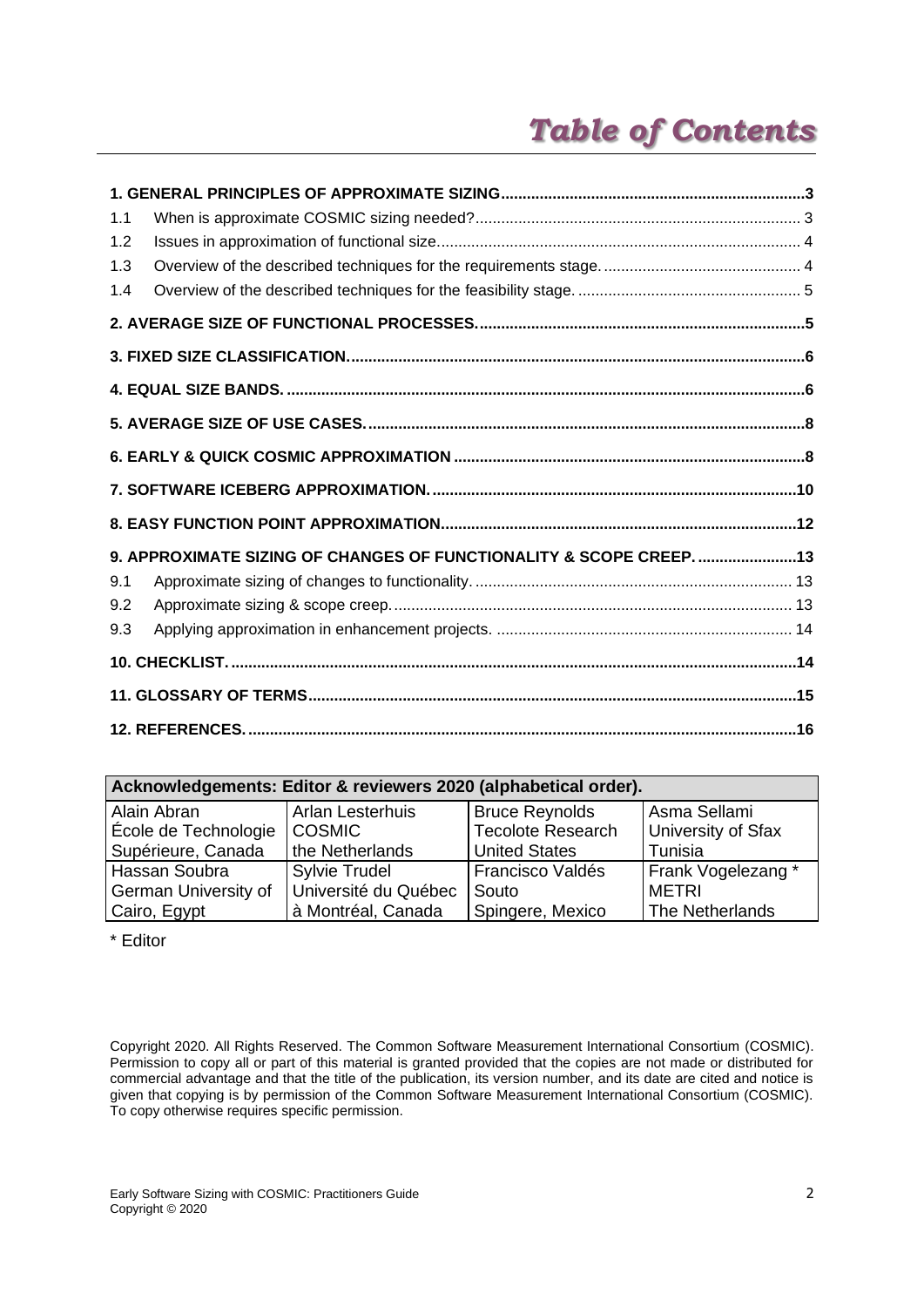### <span id="page-2-0"></span>1. GENERAL PRINCIPLES OF APPROXIMATE SIZING

The COSMIC method provides a standardized way of measuring a functional size of software.

In practice, it is at times sufficient or necessary to approximate a functional size<sup>1</sup>:

- when a size is needed, but there is insufficient time or resources to measure using the standard method;
- early in the life of a project, before the Functional User Requirements (FUR) have been specified down to the level of detail where the accurate size measurement is possible;
- when the quality of the documentation of the actual requirements is not good enough for accurate measurement.

The intended audience for this document is for those who need to establish the size of a piece of software without time or details available to use the standard COSMIC method.

For those who are interested in a more in-depth view of the COSMIC approximation techniques, see the Experts Guide [e\[1\]](#page-15-1) that discusses their pros and cons, and their recommended areas of application.

This document describes reasons why it may be necessary to approximate, how actual requirements are often expressed at varying levels of documentation and some general principles of how to recognise and apply approximation techniques.

The rest of the guide describes:

- Techniques for the Requirements Stage (sections 2-5).
- Techniques for the Feasibility Stage (section 6-8).
- A checklist with items to consider when using approximation.

You can use the forum on [cosmic-sizing.org/forums](http://cosmic-sizing.org/forums/) to post your questions and receive answers from the COSMIC worldwide community. The quality of any answers will depend on the knowledge and experience of the community member that writes the answer.

Commercial organizations exist that can provide training and consultancy or tool support - see https://cosmic-sizing.org/organization/commercial-support/

#### <span id="page-2-1"></span>1.1 When is approximate COSMIC sizing needed?

There are three main circumstances in which an approximate COSMIC functional size may be valuable:

- 1. when a size measurement is needed rapidly and an approximate size is acceptable if it can be measured much faster than with the standard method. This is known as 'rapid sizing';
- 2. early in the life of a project before the actual requirements have been specified in some detail but insufficient for a precise size measurement. This is known as 'early sizing';
- 3. in general, when the quality of the documentation of the actual requirements is not good enough for a precise size measurement.

Rapid sizing can be valuable when a very large piece of software or, say, a whole software portfolio needs to be measured but it would take too much time and money to measure precisely, and approximate sizes are acceptable.

<sup>1</sup> Instead of describing this subject as techniques to 'approximate sizing', it might be more accurate to describe it as techniques to 'estimating sizes'. However, the word 'estimating' is strongly associated with methods of estimating project costs, effort or duration, etc. To avoid confusion, we therefore prefer to refer to it as 'approximate sizing'.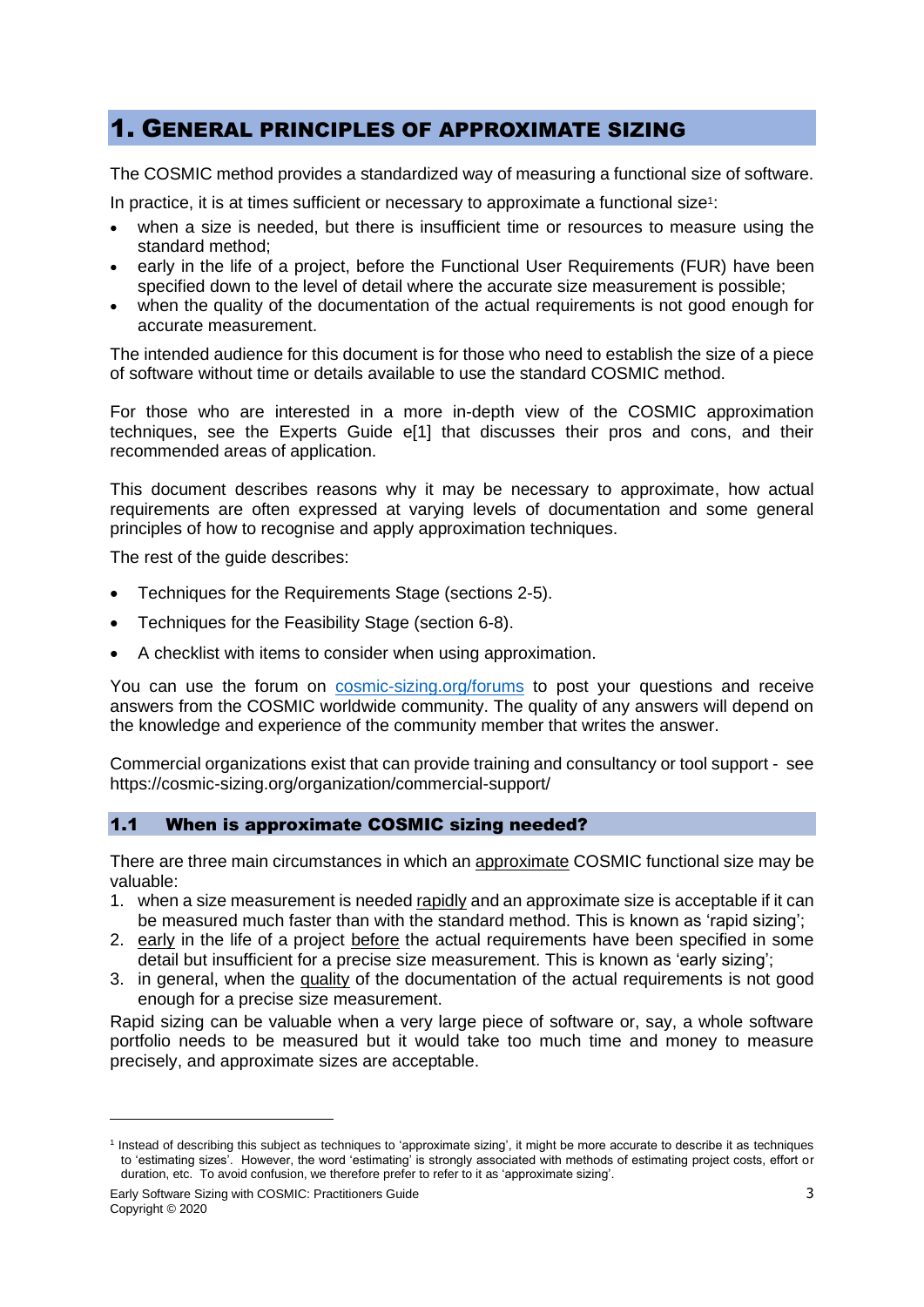Whether measuring precisely or approximately, measurers should always try to get as much information and details on the description of the actual requirements. Assumptions can then be used to make the functional size measurement as precise as possible.

#### <span id="page-3-0"></span>1.2 Issues in approximation of functional size.

#### *1.2.1 Localization (calibration).*

Approximate sizing techniques are based on artefacts that are not standardized and may vary in their levels of functional details within organizations and across organizations. This implies that the scaling factors need to be calibrated locally. In this document, 'locally' implies that the environment in which the scaling factors for the approximation technique have been defined is representative of the environment the approximation technique is to be used in.

#### *1.2.2 Approximate sizing by classification and scaling.*

Classification: classify each actual requirement and assign a size to it (i.e. apply a scaling factor) that represents the COSMIC functional size for that requirement.

The general approach of classification is that each part of the actual requirements to be sized approximately is allocated to a pre-defined class (or reference piece) of requirements whose size has been calibrated in CFP, i.e. each class has its own scaling factor. A size is thus assigned to each part of the actual requirements, based on its classification.

It is highly desirable that an approximation technique that uses classification provides objective rules or criteria, or typical examples to assist the correct classification.

#### *1.2.3 Accuracy of approximate sizing.*

Any technique to approximate sizing is the result of a trade-off between ease and speed of measurement versus loss of accuracy. Therefore, the estimated amount of error of each technique should be established and reported. See the full Guideline [\[1\]](#page-15-1) for more guidance.

| <b>Technique</b>               | <b>Strength</b>                                         | Weakness                                                                        | Area of application                           |
|--------------------------------|---------------------------------------------------------|---------------------------------------------------------------------------------|-----------------------------------------------|
| <b>Average Functional</b>      | Easy to use.                                            | Domain dependent.                                                               |                                               |
| Process.                       |                                                         | Requires sampling.                                                              | Same as sample.                               |
| <b>Fixed Size</b>              | Easy to use.                                            | Domain dependent.                                                               |                                               |
| Classification.*               | Scaling factors are<br>documented.                      | Assigning a class to an FP<br>is subjective.                                    | Size classification must<br>fit the software. |
| <b>Equal Size Bands.</b>       | Easy to use.                                            | FPs need to be classified<br>correctly.                                         | Business and<br>real-time embedded.           |
|                                | More bands lead to a<br>more accurate<br>approximation. | Bands must be<br>significantly far enough<br>apart.<br>Requires sample dataset. | Skewed distribution of<br>FPs.                |
| Average size of<br>Use Cases.* | Easy to use when Use<br>Cases are standardized.         | Functionality assigned to a<br>Use Case can vary.                               | Standardized UCs.                             |
|                                |                                                         | Scaling factor is a product<br>of two factors that contain<br>estimation.       |                                               |
|                                |                                                         | Requires sample dataset.                                                        | Same as sample<br>dataset.                    |

#### <span id="page-3-1"></span>1.3 Overview of the described techniques for the requirements stage.

**Table 1.1 – Overview of the approximation techniques for the requirements stage.**

\* NOTE This technique works best with a symmetrical dataset and a standard deviation (σvalue) that is significantly smaller than the average functional process size.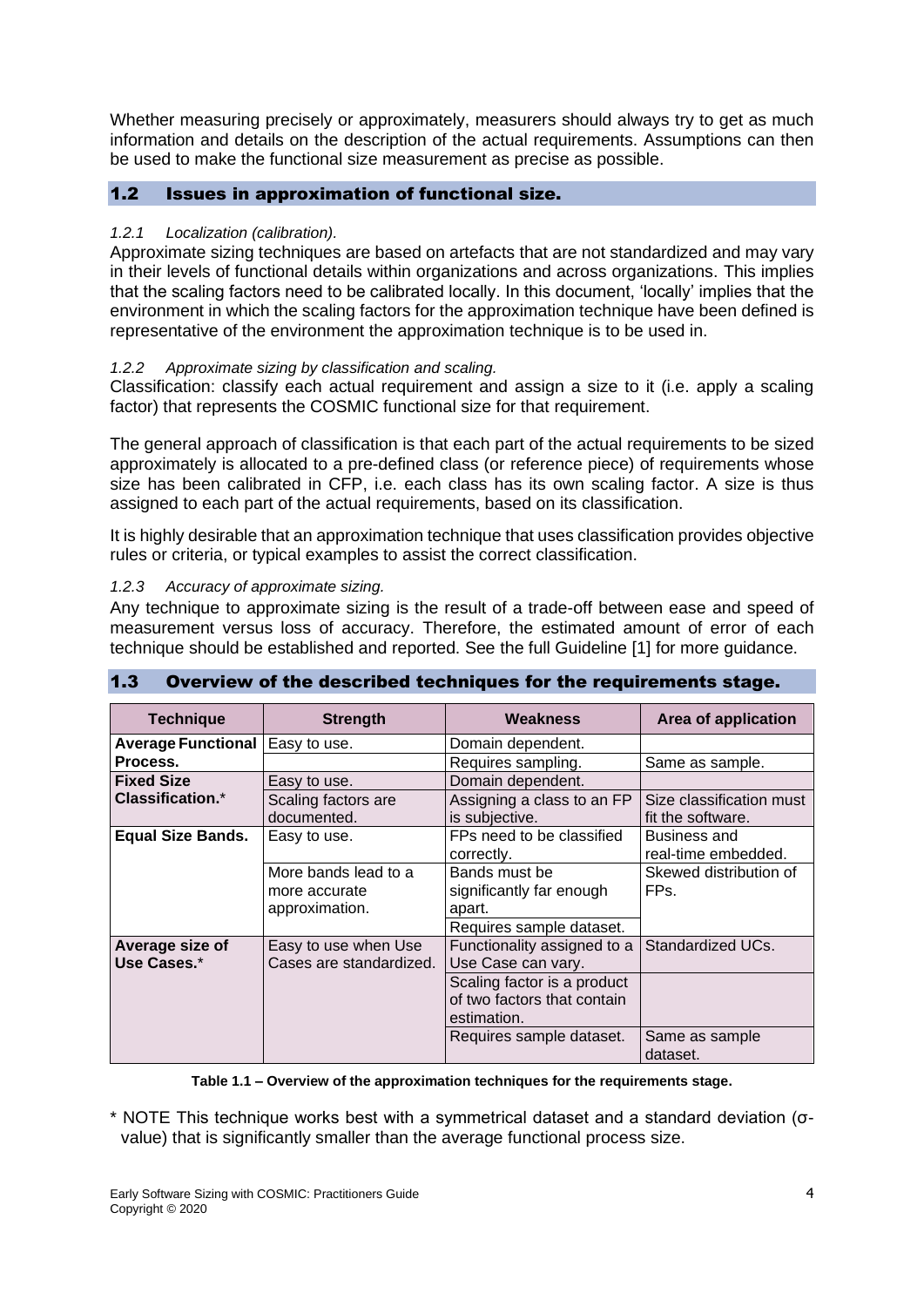<span id="page-4-0"></span>

| 1.4 <sub>1</sub> |  | Overview of the described techniques for the feasibility stage. |  |  |  |
|------------------|--|-----------------------------------------------------------------|--|--|--|
|------------------|--|-----------------------------------------------------------------|--|--|--|

| <b>Technique</b>               | <b>Strength</b>                                                       | Weakness                                              | Area of application                                                      |
|--------------------------------|-----------------------------------------------------------------------|-------------------------------------------------------|--------------------------------------------------------------------------|
| Early & Quick<br><b>COSMIC</b> | Applicable when part of the<br>requirements is not yet in<br>detail.  | Assigning a class to an<br>FP is subjective.          | Most suited when a<br>part of the<br>requirements is not                 |
|                                | Can handle different levels of<br>documentation.                      | Not designed for<br>enhancements.                     | detailed enough to<br>identify FPs.                                      |
| Software<br>Iceberg Analogy    | Can be mixed with standard<br>measures.                               | Historical<br>measurements needed<br>for calibration. | Valid throughout the<br>elicitation of the early<br>requirements<br>into |
|                                | Can be scaled to different<br>levels of documentation.                |                                                       | real requirements.                                                       |
|                                | Can be aligned with ISO-IEEE<br>29148 on Requirements<br>Engineering. |                                                       |                                                                          |
| <b>EASY Function</b><br>Point  | Can be mixed with standard<br>measures.                               | Calibration is time<br>consuming.                     | Valid throughout the<br>elicitation of the                               |
|                                | Can be scaled to different<br>levels of documentation.                | Mapping the<br>requirements is<br>subjective.         | early requirements<br>into real<br>requirements.                         |
|                                | Can also be used to size<br>enhancements.                             |                                                       |                                                                          |

**Table 1.2 – Overview of the approximation techniques for the feasibility stage.**

### <span id="page-4-1"></span>2. AVERAGE SIZE OF FUNCTIONAL PROCESSES.

The technique of the average size of functional processes can be used when the actual requirements of a piece of software are known only to the level of functional processes but not to the level of data movements.

#### **A Determine the scaling factor.**

- 1. Identify a sample of actual requirements whose functional processes and data movements have been defined in detail, with characteristics similar to the actual requirements of the software to be measured.
- 2. Identify the functional processes of these sample requirements.
- 3. Measure the sizes of the functional processes of these sample requirements precisely using the standard COSMIC method.
- 4. Determine the average size, in CFP, of the functional processes of these sampled requirements (e.g. average size  $= 8$  CFP). '8' is then the scaling factor for this technique.
- 5. Identify the standard deviation.

#### **B Approximation using the scaling factor.**

- 1. Identify and count all the functional processes of the actual requirements of the software to be measured (e.g.  $=$  40 functional processes).
- 2. *For a set of requirements:* The approximate functional size of the set if actual requirements of the software to be measured is estimated to be (number of functional processes x scaling  $factor) = 40 \times 8$  CFP = 320 CFP.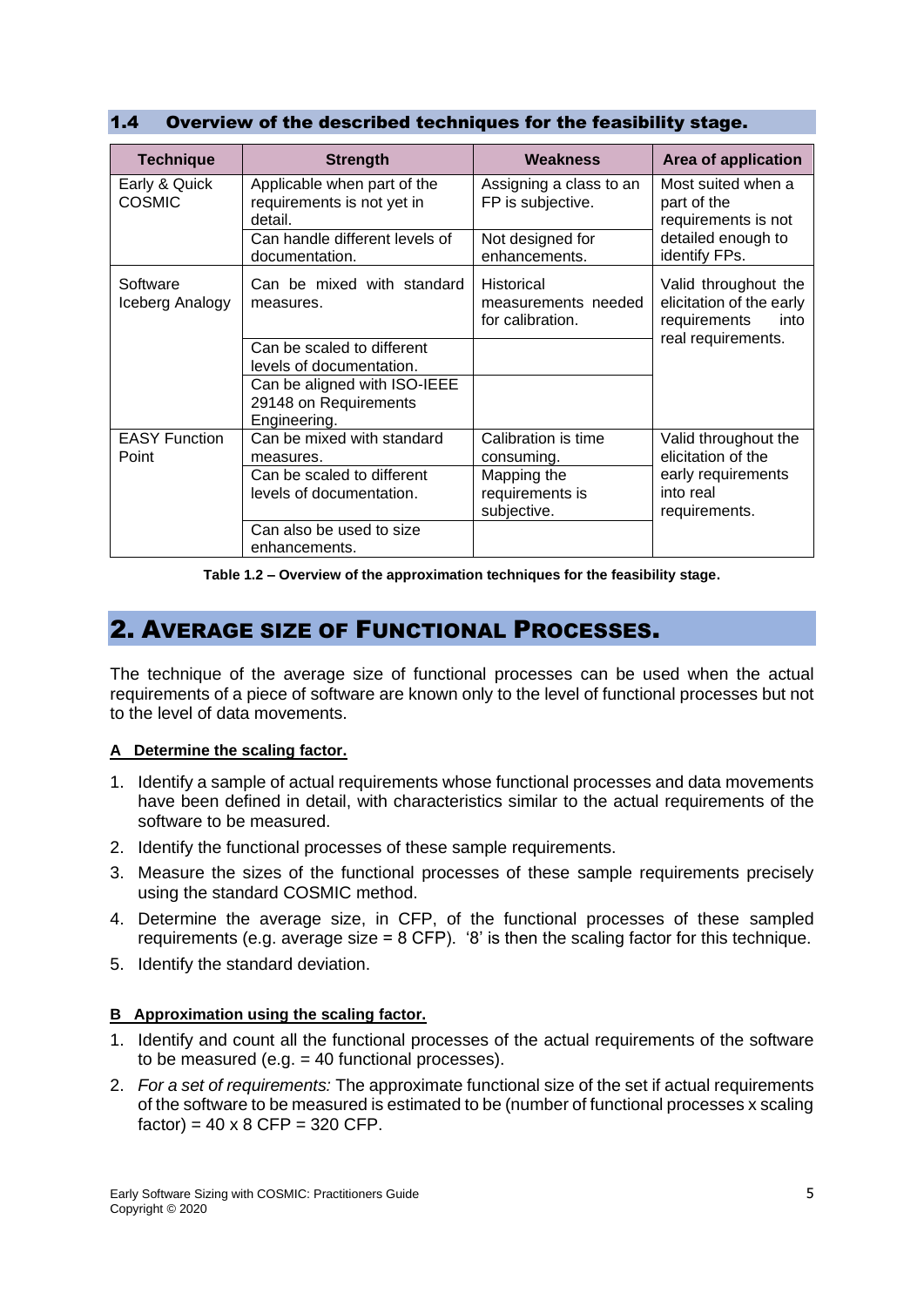3. *For a specific requirement:* determine the approximate size range by using the average size +/- 1 standard deviation. From above: if the average is 8 CFP, and the standard deviation is 2 CFP, the range of a specific functional process is: [6,10 CFP].

### <span id="page-5-0"></span>3. FIXED SIZE CLASSIFICATION.

The technique depends on defining a typical size classification of the functional processes in the piece of software to be measured. A corresponding size, or scaling factor, is next assigned to each class, for all of its functional processes.

A statement of actual requirements must be analysed to identify the functional processes and to classify each of them according to their size in one of three or more size classes called, for instance, Small, Medium and Large.

Table 3.1 shows an example of a set of size classes that is in actual use in a specific business organization. The rows show the three possible size classes for this organization and the total number of CFP that must be assigned to a functional process in each group (for instance, if one small functional process is identified, it is assigned a scaling factor of 5, so that its size is 5 CFP). To force the measurer to make a deliberate choice of size, the step size between the classes is taken to be fairly wide, at 5 CFP.

The four columns  $#E$ ,  $#X$ ,  $#R$  and  $#W$  explain why the functional process of a given size is assigned the number of CFP. For instance, a Small functional process is assumed to consist of 1 Entry, 1 Read, 1 Write and 1 Exit data movements. For Medium or Large functional processes more data movements of each type are assumed. The fifth column 'Error messages' adds in one Exit for error/confirmation messages.

| Classification | Size (CFP) | #E | # $\times$ | # $R$ | #W | <b>Error messages</b> |
|----------------|------------|----|------------|-------|----|-----------------------|
| Small          |            |    |            |       |    |                       |
| Medium         |            |    |            |       |    |                       |
| Large          | 15         |    |            |       |    |                       |
| .              |            |    |            |       |    |                       |

**Table 3.1 – Fixed size classification from [2].**

If the functional size of some actual requirements must be approximated early in the development process, each actual requirement is assigned one or more functional processes, together with their appropriate size classification and corresponding size approximation.

Use of a table such as 3.1 helps the measurer to make a quicker decision on the assignment of the size class for each functional process. If necessary, the table may be extended to accommodate one or more additional sizes, such as 'very large' of 20 CFP.

### <span id="page-5-1"></span>4. EQUAL SIZE BANDS.

In the 'Equal Size Bands' technique, the functional processes are classified into a small number of size bands. The boundaries of the bands are chosen in the calibration process so that the total size of all the functional processes in each band is the same for each band.

#### **A Determine the scaling factors.**

1. Identify a sample of actual requirements whose functional processes and data movements have been defined in detail, with characteristics similar to the actual requirements of the software to be measured.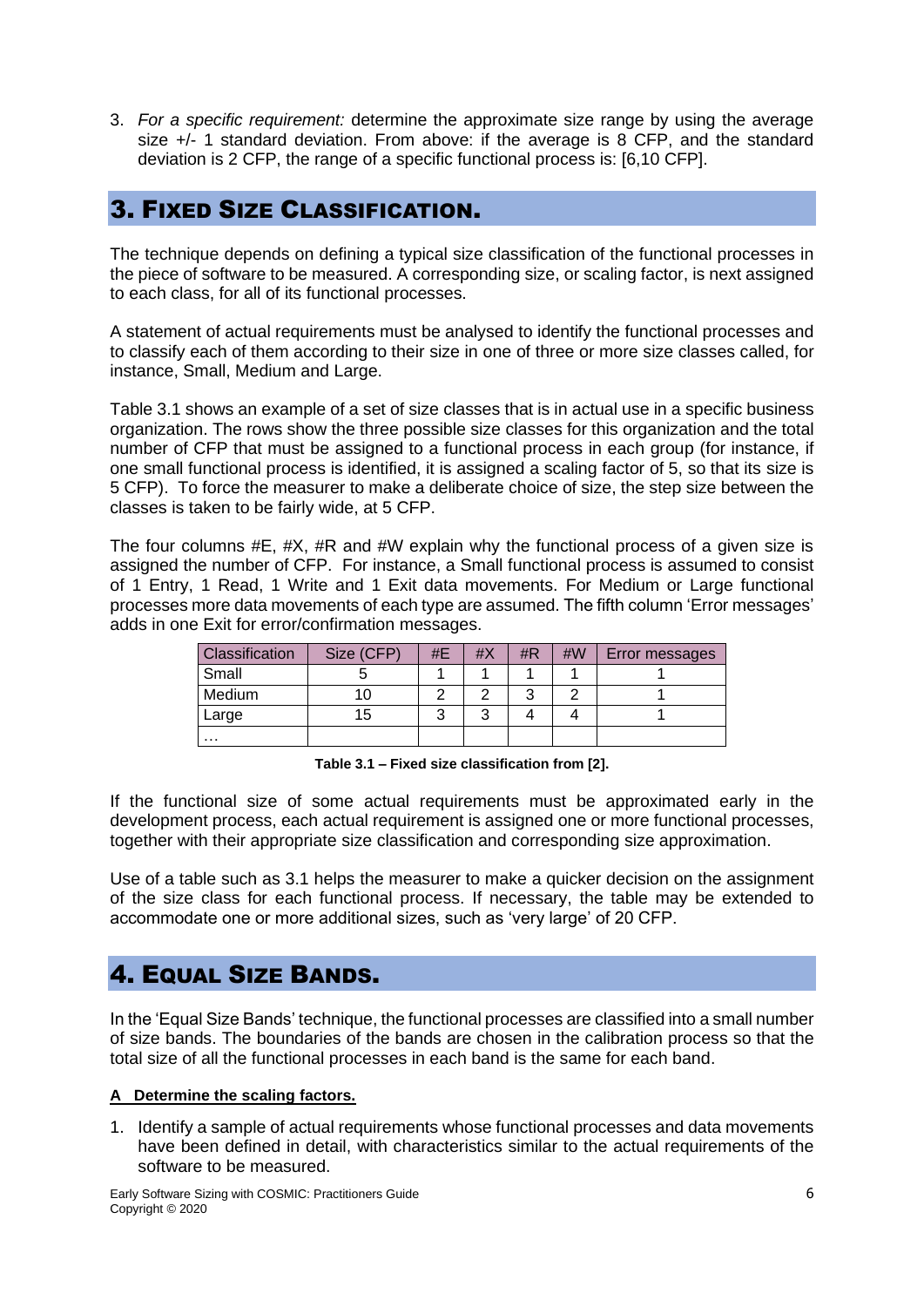- 2. Identify the functional processes of these sample requirements.
- 3. Measure the sizes of the functional processes of these sample requirements precisely using the standard COSMIC method.
- 4. Sort the functional processes in ascending order and and present them graphically in ascending order together with their cumulative size.
- 5. Using the information from the cumulative distribution, split the sample into a number of bands that all have the same total size (and thus contain a different number of functional processes). So if, for example, the choice is to have three bands, then the total size of all the functional processes in each band will contribute 33% to the total size of the software being measured.
- 6. Determine the average size, in CFP, of the functional processes in each band. These are the scaling factors for each band. These scaling factors are usually not integer numbers.

#### **B Approximation using the scaling factors.**

- 1. Identify for each of the functional processes to be approximated the size band in which it belongs.
- 2. Assign the scaling factor for that size band to the functional process.
- 3. Sum all the approximated functional processes to get the functional size approximation of the whole piece of software.

#### **Examples of reported use**

| <b>Band</b> | Average size of a<br><b>Functional Process</b> | % of total<br><b>Functional Size</b> | % of total number<br>of Functional Processes |
|-------------|------------------------------------------------|--------------------------------------|----------------------------------------------|
| Small       | 4.8                                            | 25%                                  | 40%                                          |
| Medium      | 77                                             | 25%                                  | 26%                                          |
| Large       | 10.7                                           | 25%                                  | 19%                                          |
| Very Large  | 16.4                                           | 25%                                  | 15%                                          |

|  | Table 4.1 – Example of 4 Equal size bands from 37 business applications in [2]. |  |  |
|--|---------------------------------------------------------------------------------|--|--|
|  |                                                                                 |  |  |

| <b>Band</b> | Average size of a         | % of total             | % of total number       |
|-------------|---------------------------|------------------------|-------------------------|
|             | <b>Functional Process</b> | <b>Functional Size</b> | of Functional Processes |
| Small       | 5.5                       | 25%                    | 49%                     |
| Medium      | 10.8                      | 25%                    | 26%                     |
| Large       | 18.1                      | 25%                    | 16%                     |
| Very Large  | 38.8                      | 25%                    | 7%                      |

#### **Table 4.2 – Example of 4 Equal size bands from a major component of an avionics system in [\[2\].](#page-15-2)**

Note the similarity between the *numbers* of functional processes in each of the four bands despite the totally different types of software. However, the average size of the functional processes in each band is quite different, especially for the large and very large bands. This emphasizes the need for local size calibration.

To size a new piece of software:

- 1. The functional processes of the new piece are identified.
- 2. They are classified as 'Small', 'Medium', 'Large' or 'Very Large'.
- 3. The average sizes of each band (such as listed above but preferably calibrated locally) are used to multiply the number of functional processes of the new piece of software, in each band respectively to get the total estimated approximate size.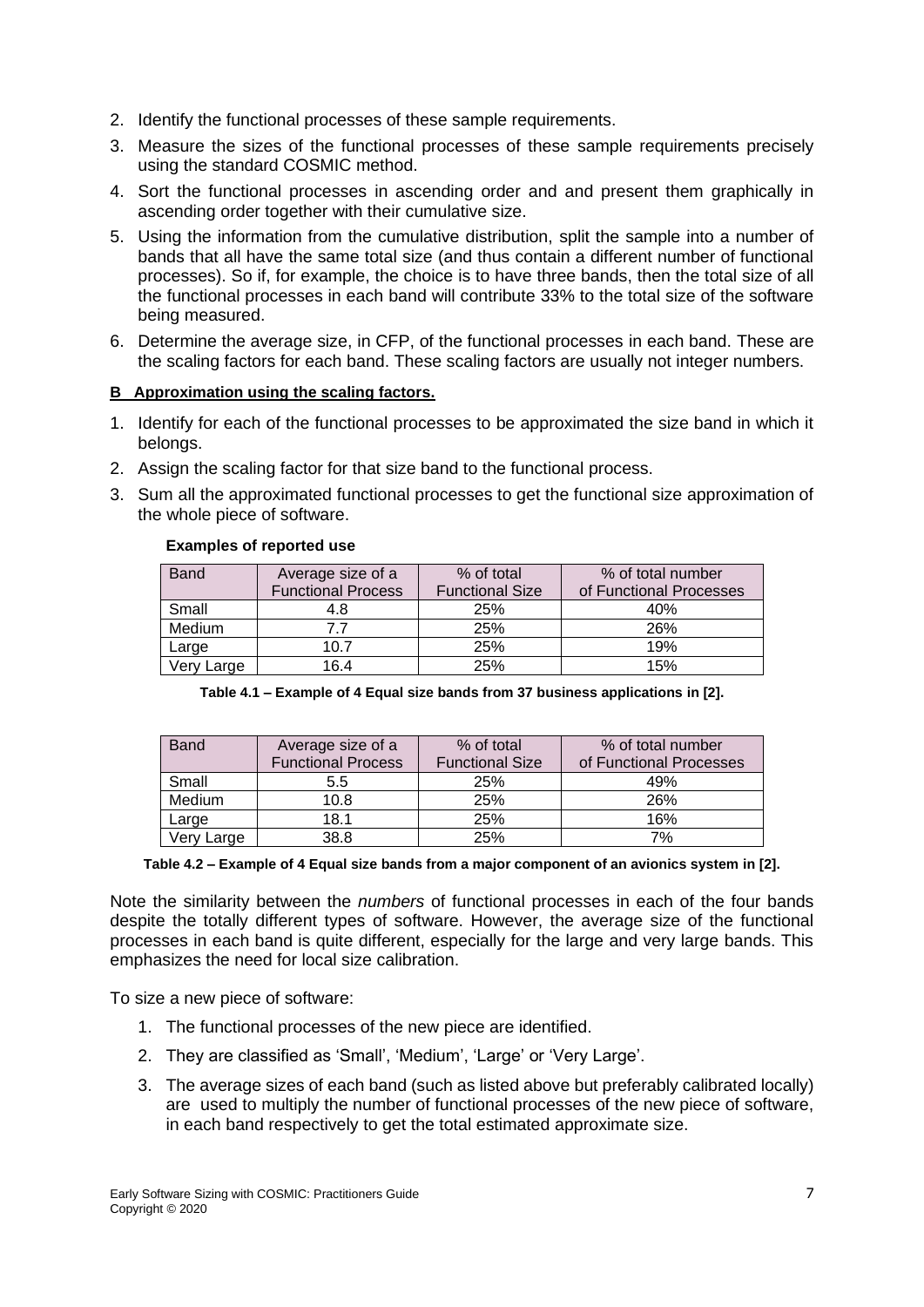# <span id="page-7-0"></span>5. AVERAGE SIZE OF USE CASES.

The principle of the approximation is similar to the average functional process approximation from Section 2, but on a higher level of documentation, namely the Use Case.

Local calibration might determine that a (locally-defined) Use Case comprises, on average, 3.5 functional processes, each of average size 8 CFP (as in the example in Section 2). Hence the average size of a Use Case according to this local definition, is  $3.5 \times 8 = 28$  CFP per Use Case.

For a new project with 12 Use Cases, the software size would be  $12 \times 28 = 236$  CFP.

Thus, with this calibration, identifying the number of Use Cases early in a development project will provide a basis for making a preliminary estimate of software size in units of CFP.

### <span id="page-7-1"></span>6. EARLY & QUICK COSMIC APPROXIMATION

The Early & Quick COSMIC approximation technique is based on the capability of the measurer to classify a part of the actual requirements as belonging to a particular functional category. An appropriate reference table then allows the measurer to assign a CFP average value for that item (this is applied for software in each identified layer of the software architecture separately, as per the standard COSMIC method).

Each function can be categorized, in order of increasing magnitude and decreasing number of composing elements, as a Functional Process, Typical Process, General Process, or Macro-Process.

- a) In the Early & Quick technique a Functional Process<sup>2</sup> (FP) is the smallest process. A Functional Process can be Small, Medium, Large or Extra Large, depending on its estimated number of data movements. This categorization is similar to the 'Fixed Size Classification approximation' technique discussed in Section 3.
- b) A Typical Process (TP) is a set of the four basic user operations: Create, Retrieve, Update and Delete (CRUD) on data describing a particular object of interest. These Typical Processes are frequently found in business application software.
- c) A General Process (GP) is a set of medium Functional Processes and may be thought as an operational sub-system of the application. A GP can be Small, Medium or Large, based on the estimated number of Functional Processes that it contains
- d) A Macro-Process (MP) is a set of medium General Processes and may be thought as a relevant sub-system of the overall Information System of the user's organisation. A MP can be Small, Medium or Large, based on the estimated number of General Processes that it contains.

Each level is built up on the basis of the lower one. An appropriate reference table then allows the measurer to assign a CFP average value for that item.

In order to make an estimate the measurer (after having gone through the preliminary steps of the standard method - defining boundaries of applications, layers and scope of measurement) has to classify each part of the actual requirements as belonging to one level of the proposed categories. An assignment table will give the related size measure of that requirement. In this

 $2$  The definition of a functional process in the E&Q technique differs from the COSMIC method standard definition. In a future version the COSMIC standard definition will be adopted. The functionality identified by the two definitions is intended to be exactly the same.

Early Software Sizing with COSMIC: Practitioners Guide 8 Copyright © 2020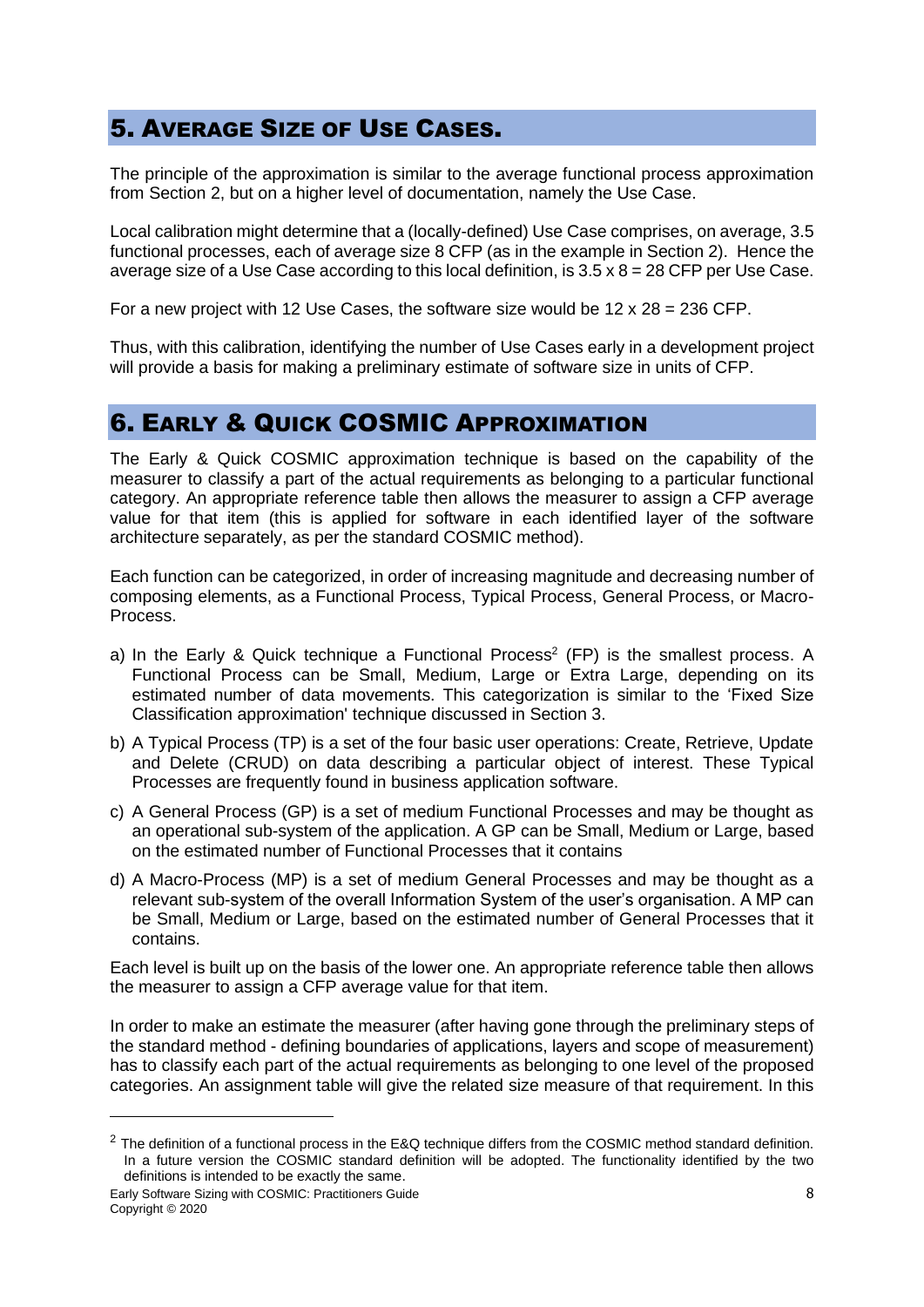way not only leaves of the functionality tree may be directly quantified but also intermediate branches.

#### **Reference Table:**

The Early & Quick COSMIC approximation technique is based on the capability of the measurer to classify a part of the actual requirements as belonging to a particular functional category. Each part of the actual requirements is to be classified, in order of increasing magnitude and number of composing elements at one of four levels, as a Functional Process, Typical Process, General Process, or Macro-Process. The reference table 6.1 then allows the measurer to assign a CFP value for that part of the actual requirements (this is applied for each identified level separately).

| <b>Type</b>               | Level         | Ranges / COSMIC Equivalent                                                                                 | min<br><b>CFP</b> | most<br>likely | max<br><b>CFP</b> |
|---------------------------|---------------|------------------------------------------------------------------------------------------------------------|-------------------|----------------|-------------------|
| Functional                | Small         | 1 - 5<br>Data movements                                                                                    | 2.0               | 3.9            | 5.0               |
| <b>Process</b>            | Medium        | $5 - 8$<br>Data movements                                                                                  | 5.0               | 6.9            | 8.0               |
|                           | Large         | 8 - 14<br>Data movements                                                                                   | 8.0               | 10.5           | 14.0              |
|                           | Very large    | $14+$<br>Data movements                                                                                    | 14.0              | 23.7           | 30.0              |
| <b>Typical</b><br>process | Small         | <b>CRUD (Small/Medium processes)</b><br>CRUD + List (Small processes)                                      | 15.6              | 20.4           | 27.6              |
|                           | Medium        | CRUD (Medium/Large processes)<br>CRUD + List (Medium processes)<br>CRUD + List + Report (Small processes)  | 27.6              | 32.3           | 42.0              |
|                           | Large         | <b>CRUD</b> (Large processes)<br>CRUD + List (Medium/Large processes)<br>CRUD + List + Report (Medium pr.) | 42.0              | 48.5           | 63.0              |
| General                   | Small         | Generic FP's<br>6 - 10                                                                                     | 20.0              | 60.0           | 110.0             |
| process                   | <b>Medium</b> | 10 - 15 Generic FP's                                                                                       | 40.0              | 95.0           | 160.0             |
|                           | Large         | 15 - 20 Generic FP's                                                                                       | 60.0              | 130.0          | 220.0             |
| Macro                     | Small         | Generic GP's<br>$2 - 4$                                                                                    | 120.0             | 285.0          | 520.0             |
| process                   | Medium        | Generic GP's<br>$4 - 6$                                                                                    | 240.0             | 475.0          | 780.0             |
|                           | Large         | $6 - 10$<br>Generic GP's                                                                                   | 360.0             | 760.0          | 1,300             |

**Table 6.1 – Estimation values for the functional categories of the Early & Quick technique** Error! Reference s ource not found.**.**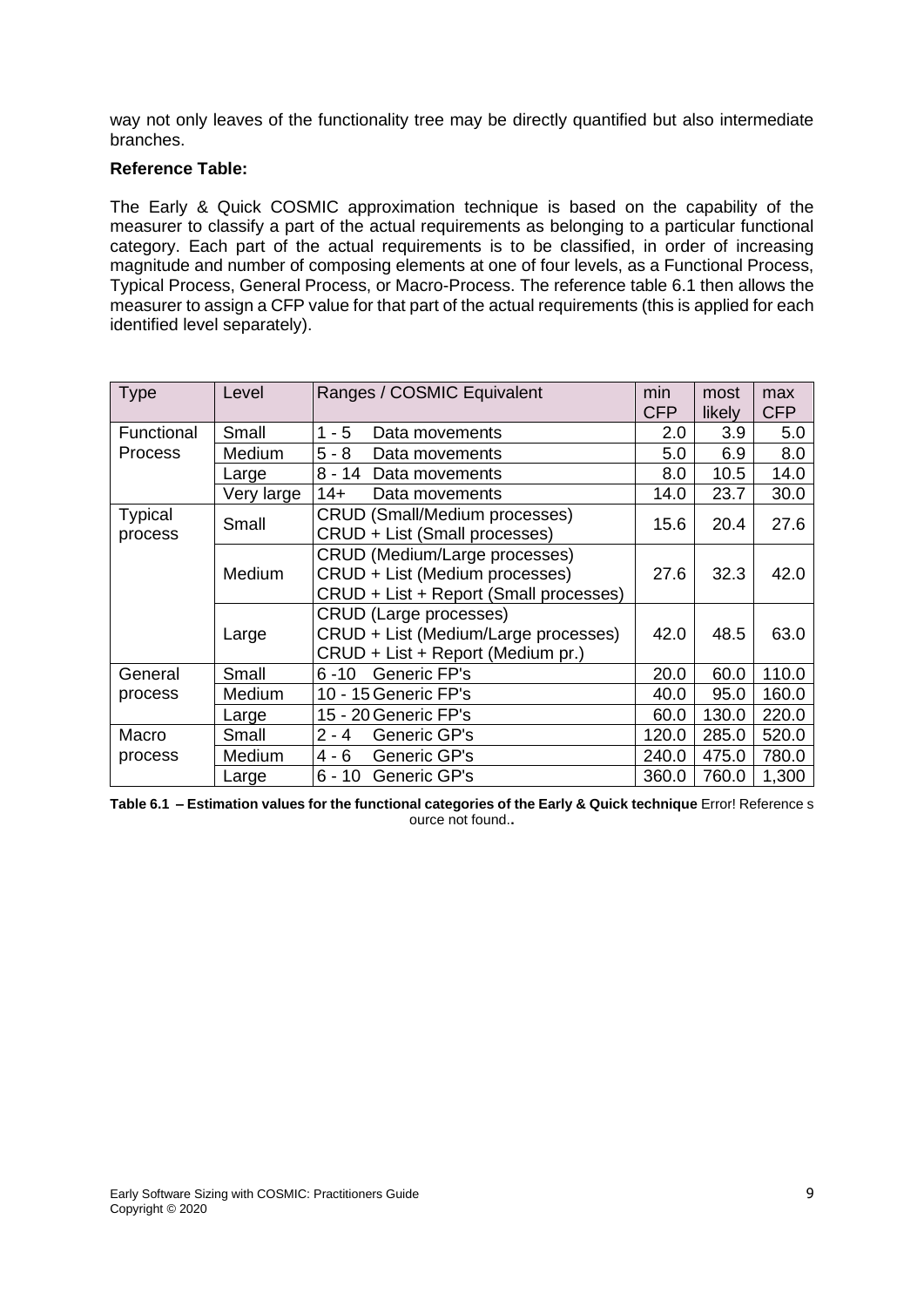# <span id="page-9-0"></span>7. SOFTWARE ICEBERG APPROXIMATION.

The software iceberg approximation [\[5\]](#page-15-3) is based on the ISO/IEC/IEEE 29148:2018 [7] standard on Requirements Engineering and the iceberg analogy. In this analogy (Fig. 7.1), the visible part of the iceberg above the waterline (left) corresponds to the early description of the software requirements, which requirements are progressively described with more details, up to the final fully described details of these software requirements (the progressive visibility of the part of the iceberg that is under the waterline).



**Fig. 7.1. The Software-Iceberg analogy: from initially visible functions (left) to full view (right) [\[5\].](#page-15-3)**

In physics there is a well-known ratio for the mass above to the mass under water for a floating iceberg, based on a number of empirical measurements and scientific observations. This ratio is a constant.

In software development there is no known constant ratio, but using empirical observations and measurements from COSMIC case studies, some approximation procedures can be worked out to come up with ratios for local contexts.

Across all software projects, functional visibility will vary across the development lifecycle, and hence software functional documentation across lifecycle phases will vary.

The ISO/IEC/IEEE 29148 standard on requirements engineering presents a number of concepts related to the sources, types and levels of detail of the requirements throughout the system and software life cycle.

The initial set of requirements originates from two sets of sources, the business stakeholders and other stakeholders, which leads to the 'systems' requirements. These sources provide the system contextual requirements, including the system purpose, system scope and system overview. From this contextual information, the following requirements are then identified:

- system functional requirements (some of which will be allocated to software),
- system non-functional quality requirements (some of which will be allocated to software).

ISO 29148 also notes that in addition to software functions explicitly identified, there may be interfaces identified, but not yet specified, as well as quality requirements, still at a high level.

In practice four levels of detail can be observed:

- Level 1. **Business functions.** A list of 'system' functions, possibly including functionality relating to interfaces to other software applications.
- Level 2. **Detailed business functions.** A list of 'software' functions: business functions allocated to software functional processes, including interfaces to other software applications.
- Level 3. **Operational functions.** Implementation of the business requirements into designated software functional processes.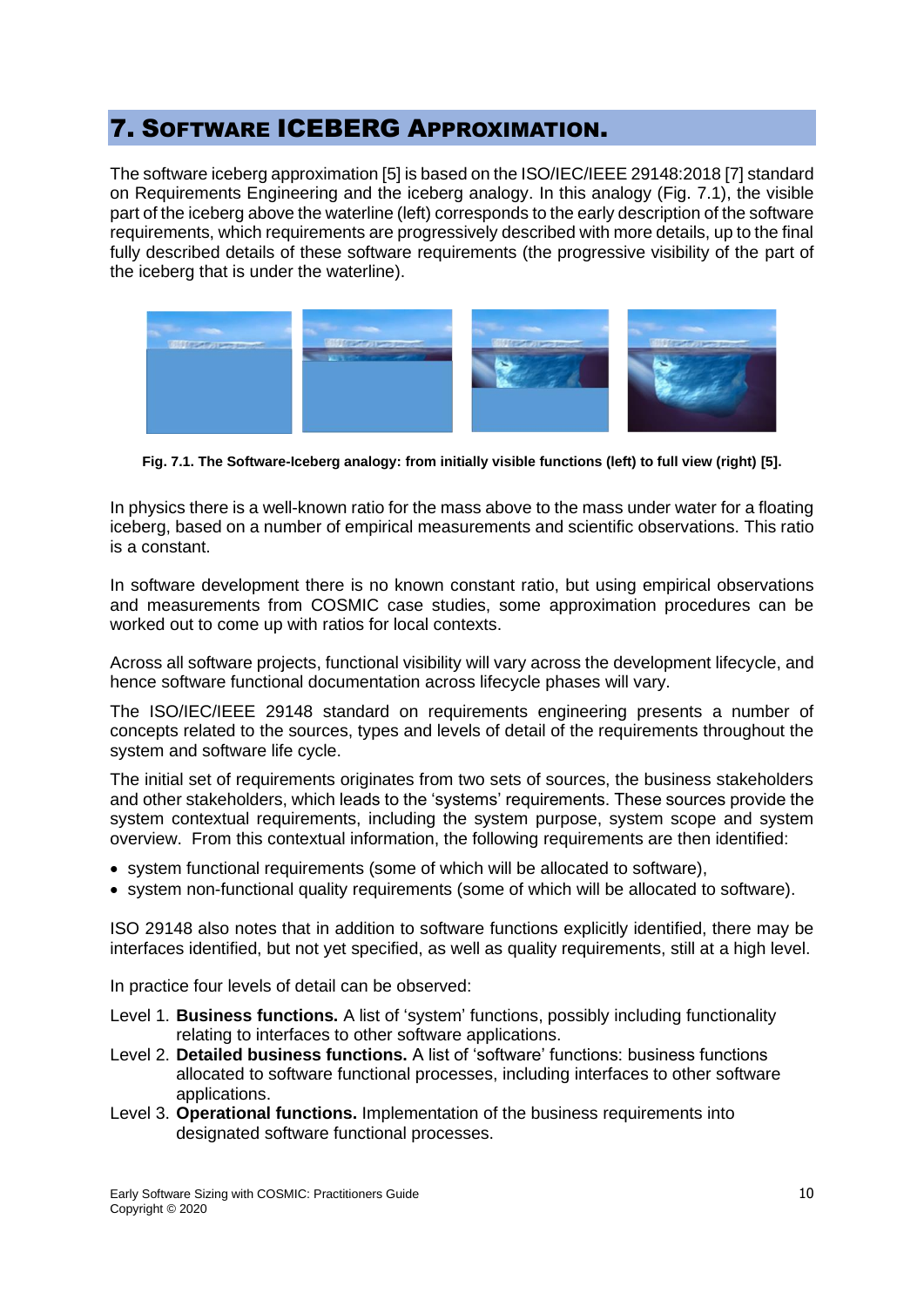Level 4. **Detailed functions & quality functions.** Software functional processes that are fully detailed and include all quality requirements that the software must adhere to, including non-functional requirements allocated to software.

In [\[5\]](#page-15-3) the requirements for the well-documented COSMIC Course Registration System case study have been broken down into the four levels of requirements. This led to the following scaling factors:



**Fig. 7.2. Scaling factors in the Iceberg approximation, derived from [\[5\].](#page-15-3)**

Analysis of a second case study gave similar results. The iceberg-like ratios can then be used as scaling factors at various phases of the lifecycle and levels of documentation.

For instance, if COSMIC measurement is done very early on in the life cycle where only systems functions are identified and measurable with COSMIC, the scaling factor for level 1 functionality can be used to approximate the expected functional size at the end of the software development lifecycle.

Therefore, 100 CFP at the level of business functions would then reasonably be expected to grow to 490 CFP once the software is fully developed.

In the very earliest stages of new software development, such as at the system level in ISO-IEEEE 21948 before a project is formally defined, the requirements will probably be known only in the broadest outline. At this stage it may be possible to determine an approximate size using the Iceberg approximation with the known sizes of other existing software (preferably from your own domain), but it will be too early to apply any of the other approximate sizing techniques described in this Guideline.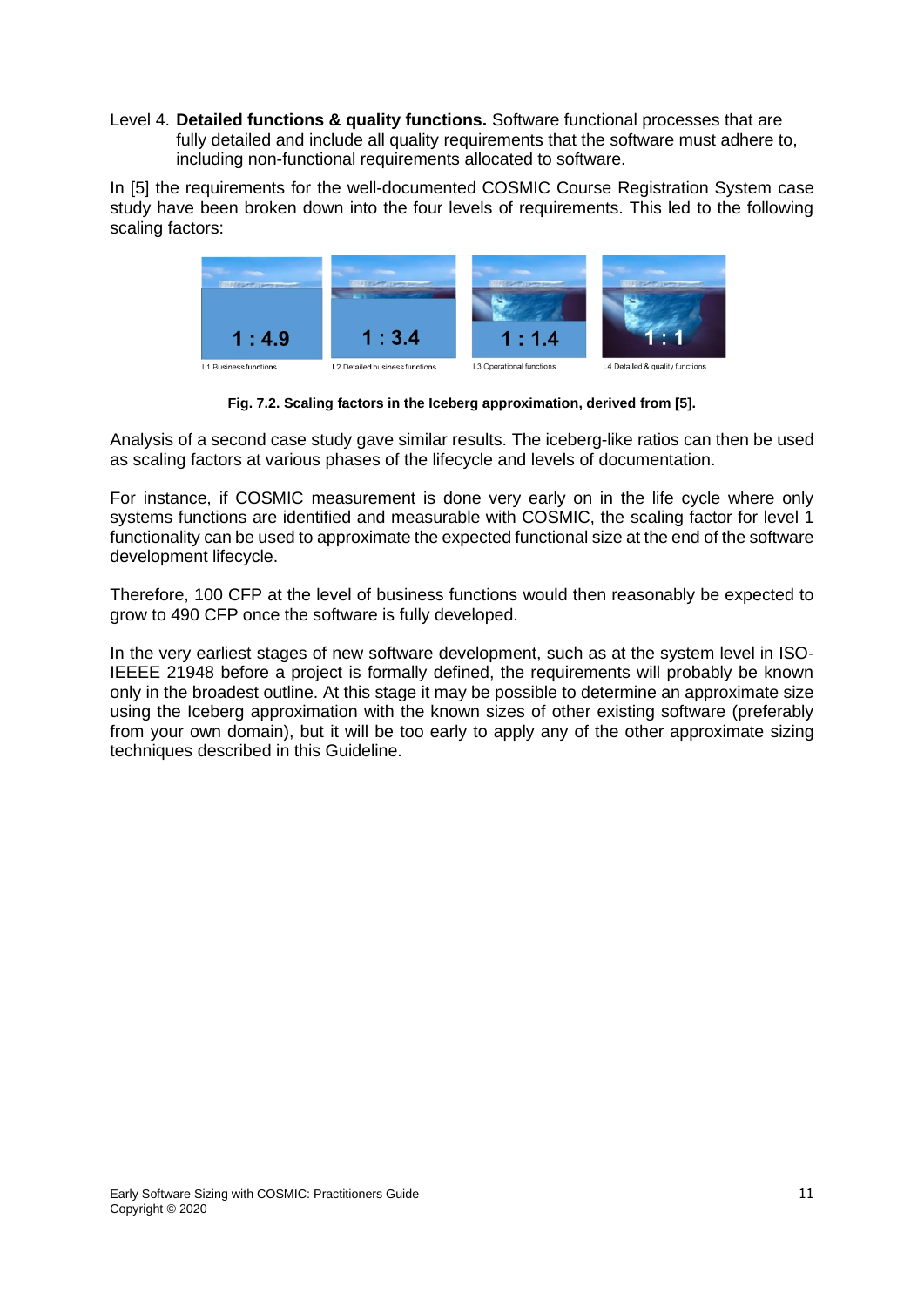### <span id="page-11-0"></span>8. EASY FUNCTION POINT APPROXIMATION.

The EASY (EArly & SpeedY) approximate technique provides most typical probability distributions for the measurer to pick from, and allows for approximate sizes and accurate sizes to be mixed.

Note: Accurate sizes, that is sizes measured according to the standard measurement method, correspond to sizes where a value is assigned with a close-to-100% probability.

Example: "This report has 'most probably' 5-data-movements (60%), but it 'might have' 2 additional data movements (30%), or even 4 additional data movements (to be confirmed) (10%)." The approximate value for the function is the weighted sum of all possible values (where the weights are the corresponding probabilities). In the example, this would mean an approximate size of  $5x0.6 + 7x0.3 + 9x0.10 = 6.0$  CFP). (All probabilities of options for one function must sum to 100%.)

Note that the most probable value is not necessarily always the 'middle' one. It is up to the measurer to assign the probabilities on the possible values. This is different from any 'average' technique in previous Sections, where average or middle values are taken as being 'always' the most likely values.

| <b>Classification</b><br>of the FP | <b>Specification level</b> | <b>CFP</b><br>(min) | <b>CFP</b> | <b>CFP</b><br>(max) | Approximate<br><b>CFP</b> | <b>Probability</b> |
|------------------------------------|----------------------------|---------------------|------------|---------------------|---------------------------|--------------------|
| Small FP                           | Little unknown             | 2                   | 3          | 5                   | 3.2                       | $>80\%$            |
|                                    |                            | (10%)               | (75%)      | (15%)               |                           |                    |
| Small FP                           | Unknown (No FUR)           | 2                   | 4          | 8                   | 5.1                       | < 50%              |
|                                    |                            | (15%)               | (50%)      | (35%)               |                           |                    |
| Medium FP                          | Little unknown             | 5                   | 7          | 10                  | 7.25                      | $>80\%$            |
|                                    |                            | (10%)               | (75%)      | (15%)               |                           |                    |
| Medium FP                          | Unknown (No FUR)           | 5                   | 8          | 12                  | 8.95                      | < 50%              |
|                                    |                            | (15%)               | (50%)      | (35%)               |                           |                    |
| Large FP                           | Little unknown             | 8                   | 10         | 12                  | 10.1                      | $>80\%$            |
|                                    |                            | (10%)               | (75%)      | (15%)               |                           |                    |
| Large FP                           | Unknown (No FUR)           | 8                   | 10         | 15                  | 11.45                     | < 50%              |
|                                    |                            | (15%)               | (50%)      | (35%)               |                           |                    |
| Complex FP                         | Little unknown             | 10                  | 15         | 20                  |                           | $>80\%$            |
|                                    |                            | (10%)               | (75%)      | (15%)               | 15.25                     |                    |
| Complex FP                         | Unknown (No FUR)           | 10                  | 18         | 30                  | 21                        | < 50%              |
|                                    |                            | (15%)               | (50%)      | (35%)               |                           |                    |

Table 8.1 shows typical probability distributions of approximate values for common cases in the Business domain (FP stands for 'Functional Process') [\[4\].](#page-15-4)

**Table 8.1 – Probability distributions of approximate values in the business domain [\[4\]](#page-15-4) .**

Different choices of probability distributions, as well as minimum and maximum CFP values for the several cases of Functional Process above, lead to different instantiation of the EASY approximation technique.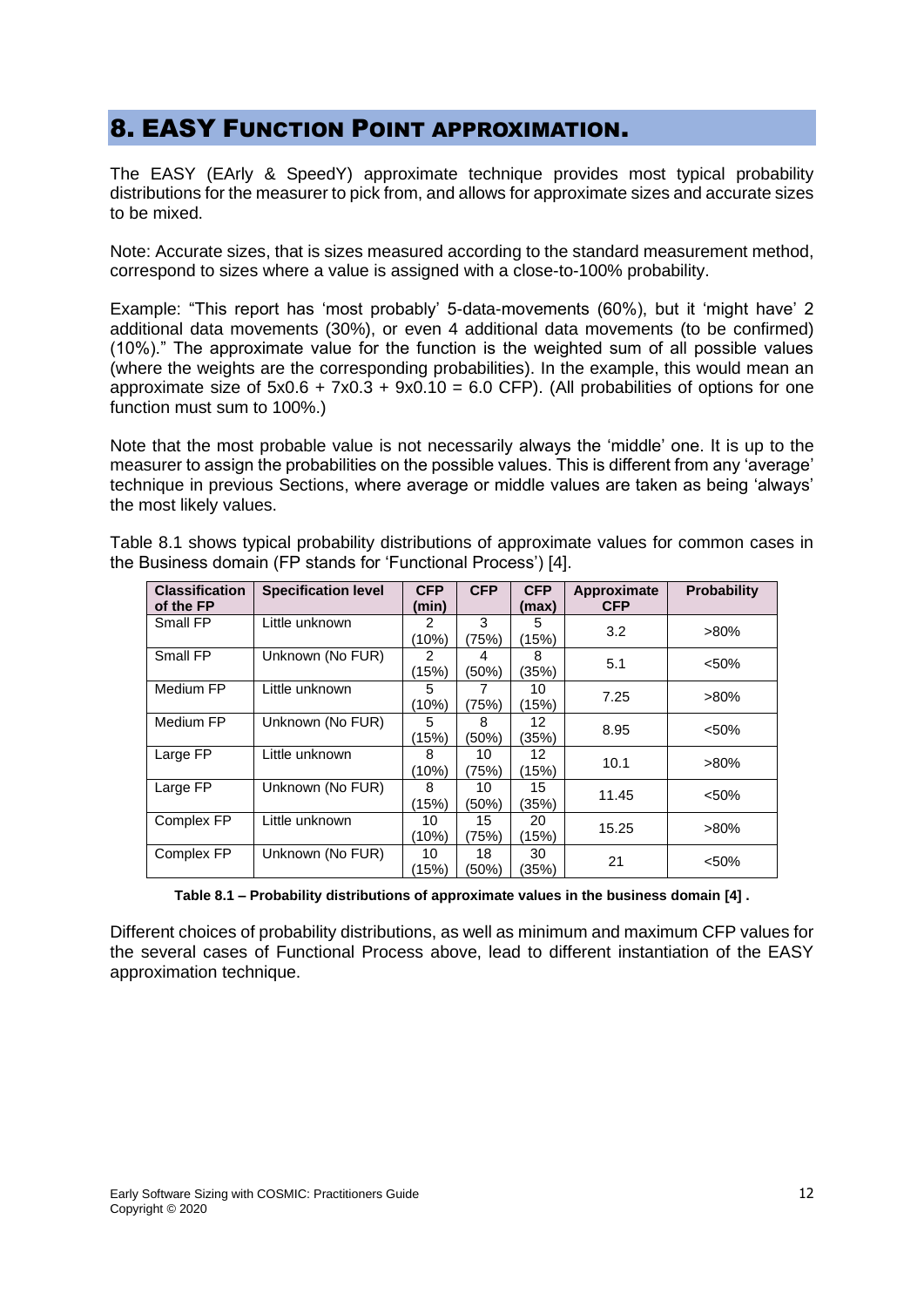# <span id="page-12-0"></span>9. APPROXIMATE SIZING OF CHANGES OF FUNCTIONALITY & SCOPE CREEP.

#### <span id="page-12-1"></span>9.1 Approximate sizing of changes to functionality.

If there is an existing catalogue of functional processes and their sizes (or size classification), then one of the two following approaches may be chosen.

- a) If possible, based on the Functional User Requirements for the changes, judge which data movements of the relevant functional processes will be impacted and count these data movements;
- b) Otherwise, estimate for each functional process the number or proportion of data movements that must be changed. For example, if a functional process to be changed is sized as 12 CFP and it is estimated that the change affects 25% of the data movements, then the size of the change is 3 CFP.

Use these numbers or proportions instead of the total sizes of the functional processes to be changed to complement one of the approximation approaches described above.

If there is no catalogue of existing functional processes, the first task would be to identify the functional processes affected by the actual change requirements, and then follow one of the approximate approaches above.

#### <span id="page-12-2"></span>9.2 Approximate sizing & scope creep.

Experience shows that early in the life of a software development project, the functional size of the software tends to increase as the project progresses from outline actual requirements to detailed actual requirements, to functional specification, etc. This phenomenon, often referred to as 'scope creep', can arise because:

- the scope expands beyond that originally planned to include additional areas of functionality;
- and/or, as the detail becomes clearer, the required functionality turns out to be more extensive (e.g. to require more data movements per functional process) than was originally envisaged and/or
- Non-Functional Requirements may turn out to be (partly) implemented in software.

(It can also happen, of course, that the scope is reduced from the originally planned scope, e.g. due to budget cuts.)

The approximate sizing techniques described in this Guide do not explicitly take into account scope creep. When using these approximation techniques for early sizing therefore, potential scope creep should be considered as an additional factor. If potential scope creep is ignored, there is a risk of under-estimating the final software size and hence the project effort.

Estimating the potential for scope creep on a particular project goes beyond the scope of this Guide. However, it may be helpful to address the following questions:

- Are the actual requirements on this project particularly uncertain at the outset? If so, what correction (or 'contingency') to the approximate size should be made for possible scope creep?
- If scope creep is endemic within the organization, can we then use past measurements to help quantify this phenomenon? For instance, in a given organization and using a given development process for which many measurements exist, it may be possible to find a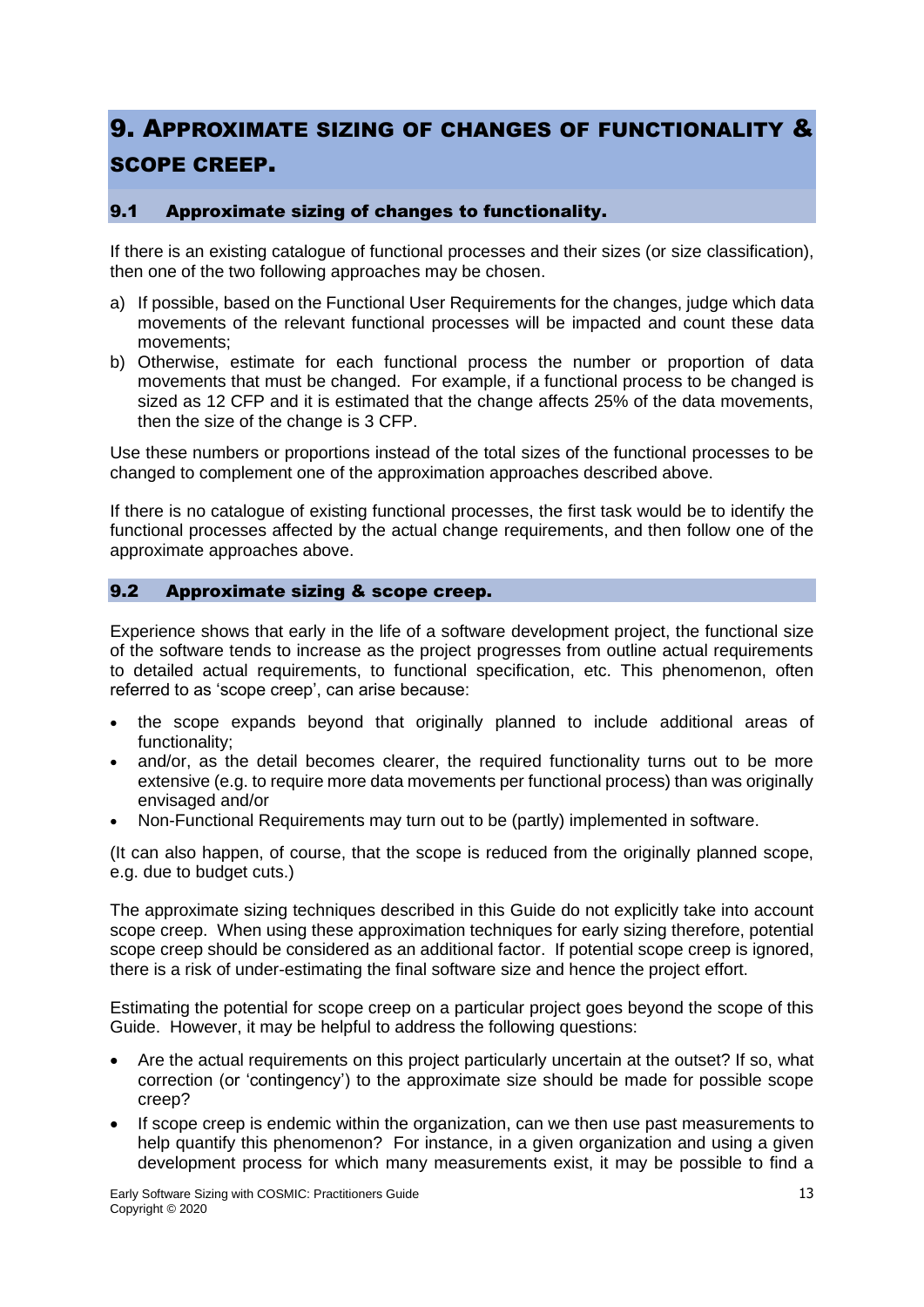recurrent pattern such as 'by the end of phase 3, sizes are typically 30% greater than at the end of phase 1'.

#### <span id="page-13-0"></span>9.3 Applying approximation in enhancement projects.

Often projects must not only create new functional processes but must also modify existing functional processes. In practice the following approach has been observed:

- 1. While measuring projects, each functional process is marked as either 'New' or 'Modified'.
- 2. The average size for a new and for a modified functional process were established separately. The average values obtained varied depending on the domain. But typically, the average size of a modified functional process was about half the average size of a new functional process.

When approximating the size of a project at an early stage, the new and modifiefunctional processes must be identified, counted and multiplied by their respective average sizes.

### <span id="page-13-1"></span>10. CHECKLIST.

Approximate sizing techniques need to be used with care. It is **strongly recommend** not to use any of the approximation techniques described in this Guide as simple 'recipe books'. Always:

- $\square$  Choose a technique that is optimal for the purpose of the measurement, given the time available for the measurement and the accuracy required of the approximate size and the availability of data for calibration. Other techniques can be found in the Experts Guide [\[1\].](#page-15-1)
- $\Box$  Verify the approximation technique (by comparing precise and approximate measurements) using local requirements and measurements to ensure it produces reasonably accurate sizes in your local environment and calibrate the technique locally before using it for your own real measurements. See the Experts Guide for details [\[1\].](#page-15-1)
- $\Box$  Try to obtain more detail than is given in the requirements from an expert in the software.
- $\Box$  Pay particular attention to identifying any large functional process and to determining good scaling factors for them: they can make a large contribution to the total size even though they are few in number.
- Whatever the purpose of using an approximation technique, whenever further information becomes available enabling a more accurate and/or precise sizing, refine and update the measurement. This is important when using the results as an input to estimation.
- $\Box$  Examine the requirements so that you understand the level(s) of documentation, the completeness and quality of the requirements before starting to use a technique. See the Experts Guide for detailed information on the level(s) of documentation [\[1\].](#page-15-1)
- $\Box$  Consider whether a contingency should be made for 'scope creep' and for the contribution that incorporating Non-Functional Requirements may lead to.
- $\Box$  Estimate and report the plus or minus uncertainty on the approximate size, mentioning any contingency that has been made for scope creep; estimating the uncertainty on an approximate size is especially important in contractual situations.
- $\Box$  Classifying the quality of the various parts of actual requirements by using the scheme of the 'Guide for assuring the accuracy of measurements' [\[6\]](#page-15-5) can help determine the accuracy of an approximate size measurement.In contractual situations:
	- a) when enough measurement resources and calendar time are allocated for accurate measurement results, the COSMIC standard should be used.
	- b) when not enough measurement resources are available and when there are major time constraints, an approximate method form the Experts Guide could be used, provided that a range of measurement results (e.g.  $+$  or  $-$  %) must be supported and clearly identified and indicated in the measurement reporting'.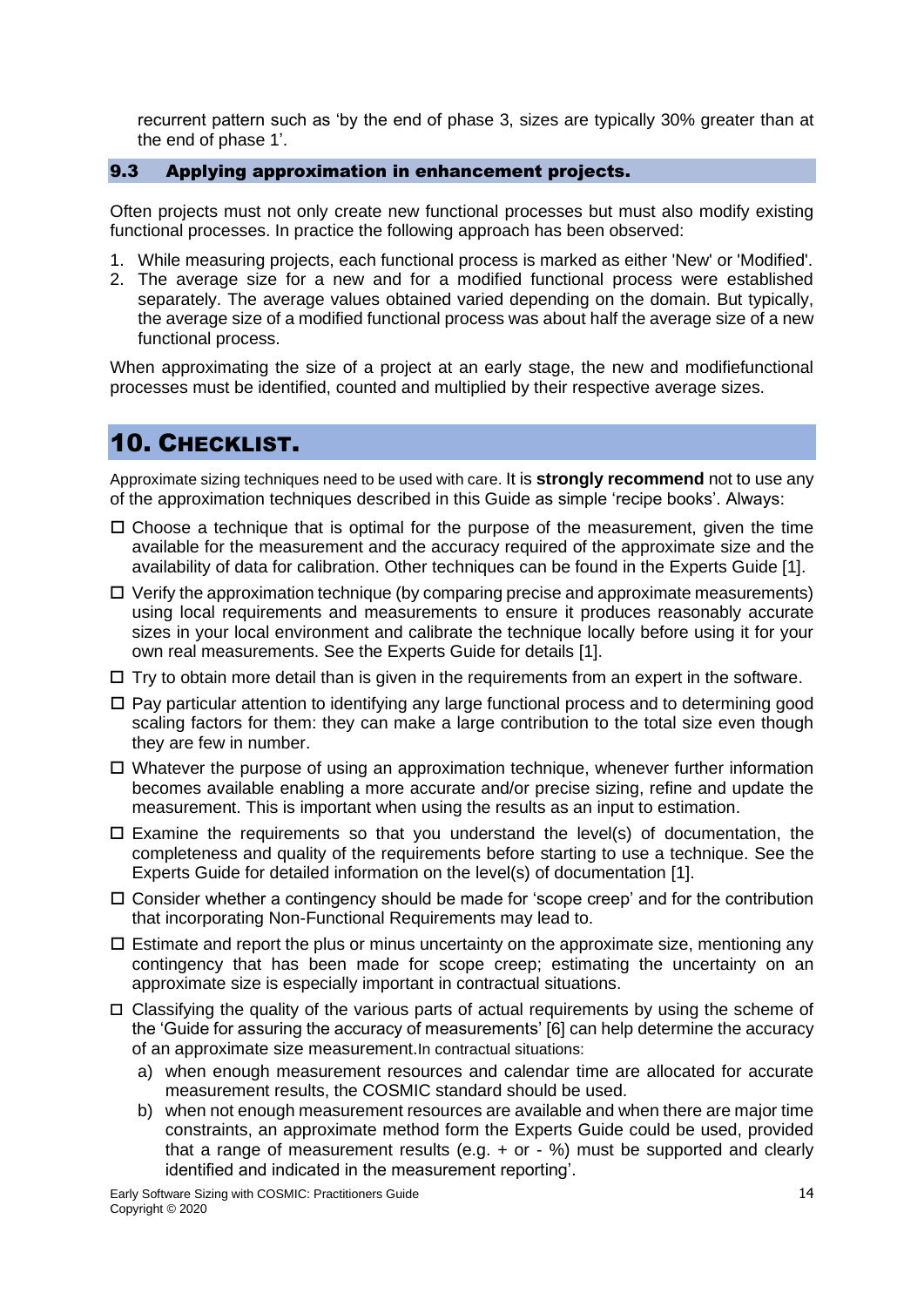# <span id="page-14-0"></span>11. GLOSSARY OF TERMS

The terms in this Glossary are specific to this Guide. For other COSMIC terms, see the main Glossary in the COSMIC Measurement Manual.

#### **Accuracy.**

Closeness of agreement between a measured quantity value and a true quantity value of a measurand [ISO Guide 99] [8].

NOTE 1: The concept 'measurement accuracy' is not a quantity and is not given a numerical quantity value. A measurement is said to be more accurate when it offers a smaller measurement error.

NOTE 2: The term "measurement accuracy" should not be used for measurement trueness and the term "measurement precision" should not be used for 'measurement accuracy', which, however, is related to both these concepts.

NOTE 3: 'Measurement accuracy' is sometimes understood as closeness of agreement between measured quantity values that are being attributed to the measurand.

#### **Approximate Sizing.**

- 1. Approximate measurement of a size.
- 2. Measurement of a size by an approximate technique.

#### **Calibration**

Determining the scaling factors or classification values to be used in the local environment in which the approximation technique is used instead of the scaling factors or classification values published in reference documents like this Guide, aiming for the most accurate possible result of the application of the approximation approach.

#### **Classification**

Allocating a part of the actual requirements to a defined class (or reference piece) of requirements whose size has been calibrated in CFP.

#### **Localization** (see also calibration)

Calibrating scaling factors or classification values to an environment that is representative of the environment the approximation technique is to be used in.

#### **Precision.**

The degree of exactness or discrimination with which a quantity is stated (ISO/IEC 24765:2010)

*Example: a precision of 2 decimal places versus a precision of 5 decimal places.*

#### **Scaling factor.**

A constant that is used to convert a size measured under one set of conditions (e.g. one level of documentation of some actual requirements) to a size measured under another set of conditions (e.g. another level of documentation of the same requirements).